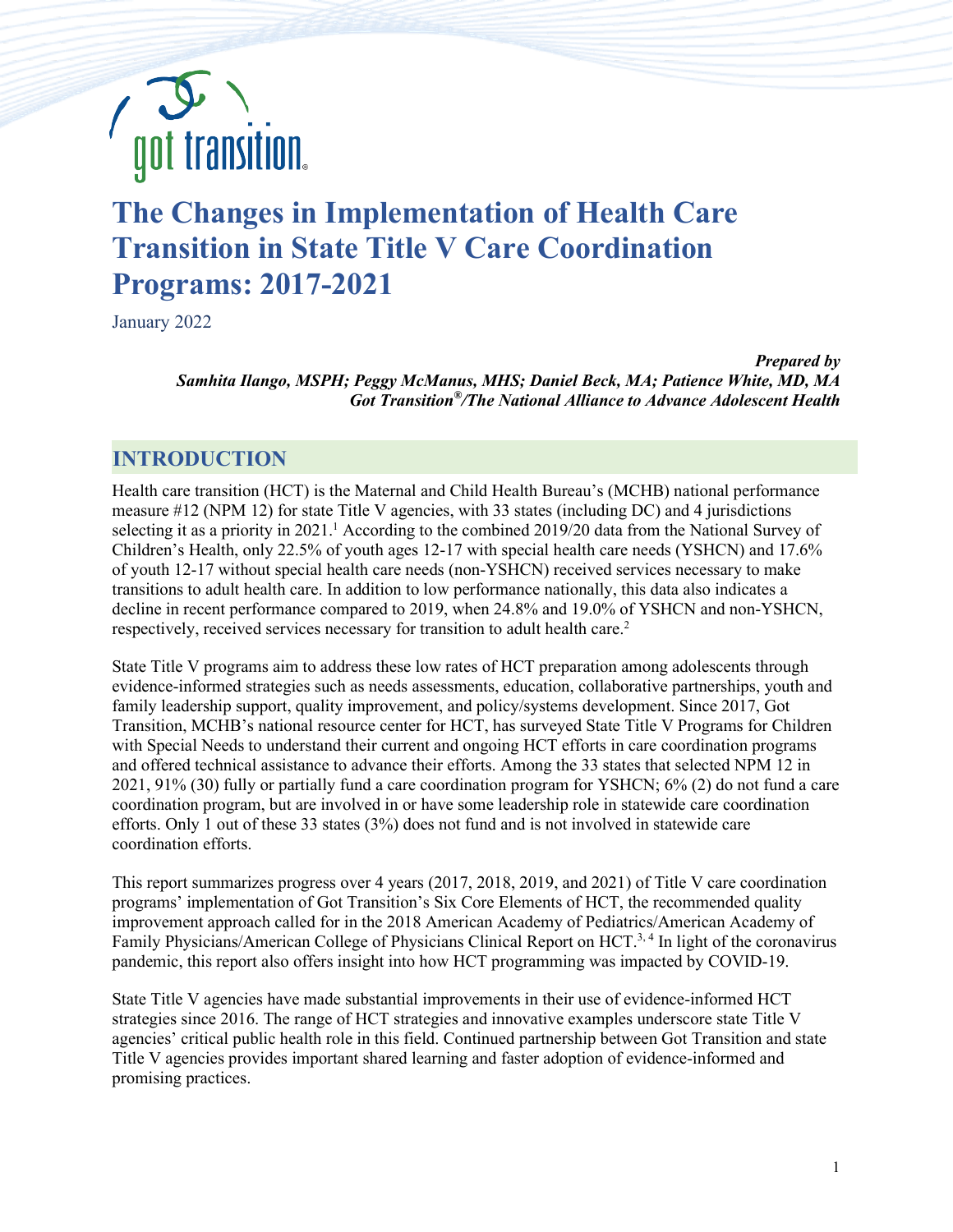## **METHODS**

This is the fourth year Got Transition administered the "Assessment of HCT Activities in Care Coordination Programs" via online survey (Appendix 1) to assess state Title V HCT trends in care coordination programs. This survey was not administered in 2020 due to the coronavirus pandemic. This qualitative survey asked Title V care coordination programs to rank their level of implementation for each of the Six Core Elements of HCT (policy, tracking, transition readiness, transition planning, transfer of care, and transfer completion, as well as youth and family engagement). Each of the Six Core Elements was scored by states along a continuum from level 1 (basic) to level 4 (comprehensive), each defined by a brief description (Appendix 1). The summation of these levels for each of the Six Core Elements produced a total score for each state, ranging from 7 (all Core Elements at level 1) to 28 (all core elements at level 4). These scores make up 3 score ranges marked as low (scores range 7-12), middle (score range 13-19), and high (score range 20-28).

All 33 states (including DC) that selected NPM 12 were asked to complete the survey. This survey was not sent to US territories/jurisdictions. All 33 states responded to the 2021 survey for a response rate of 100%, and all but 1 state are involved in care coordination program efforts. Of these 33 states, 22 consistently completed this survey since 2017; 3 states completed the survey at least once before, and 8 states completed the survey for the first time this year. Based on our analysis, the differences in survey completion over time is due to states adding or dropping HCT as a priority NPM. The results display a current (2021) picture of state HCT performance of all 33 states prioritizing NPM 12 (Figure 1), a comparison of current results to 2019, and an analysis comparing HCT trends since baseline (2017 to 2021, excluding 2020) of the 22 states that consistently provided data for 4 years.

This year, additional questions were added to the survey to understand whether the coronavirus pandemic disrupted HCT efforts and if so, to what extent. States responded to this open-ended question with a variety of answers that were categorized into themes. Key themes were identified based on the most common state responses.

### **RESULTS**

Among the 33 states in 2021 that completed the survey and were involved in care coordination programs, the overall mean HCT implementation score was 17, ranging from a low of 7 to a high of 27, out of a total possible 28 (Figure 1). Compared to 2019, more states (13, 41%) landed in the score range of 13-19. In 2021, more states (28%) scored lower compared to 2019 (14%). The proportion of states that ranked in the highest score range of 20-28 decreased slightly from 38% in 2019 to 31% in 2021. Of the states that consistently participated in this survey since 2017 and are involved in care coordination efforts (21), 76% exhibited an increase in their overall scores.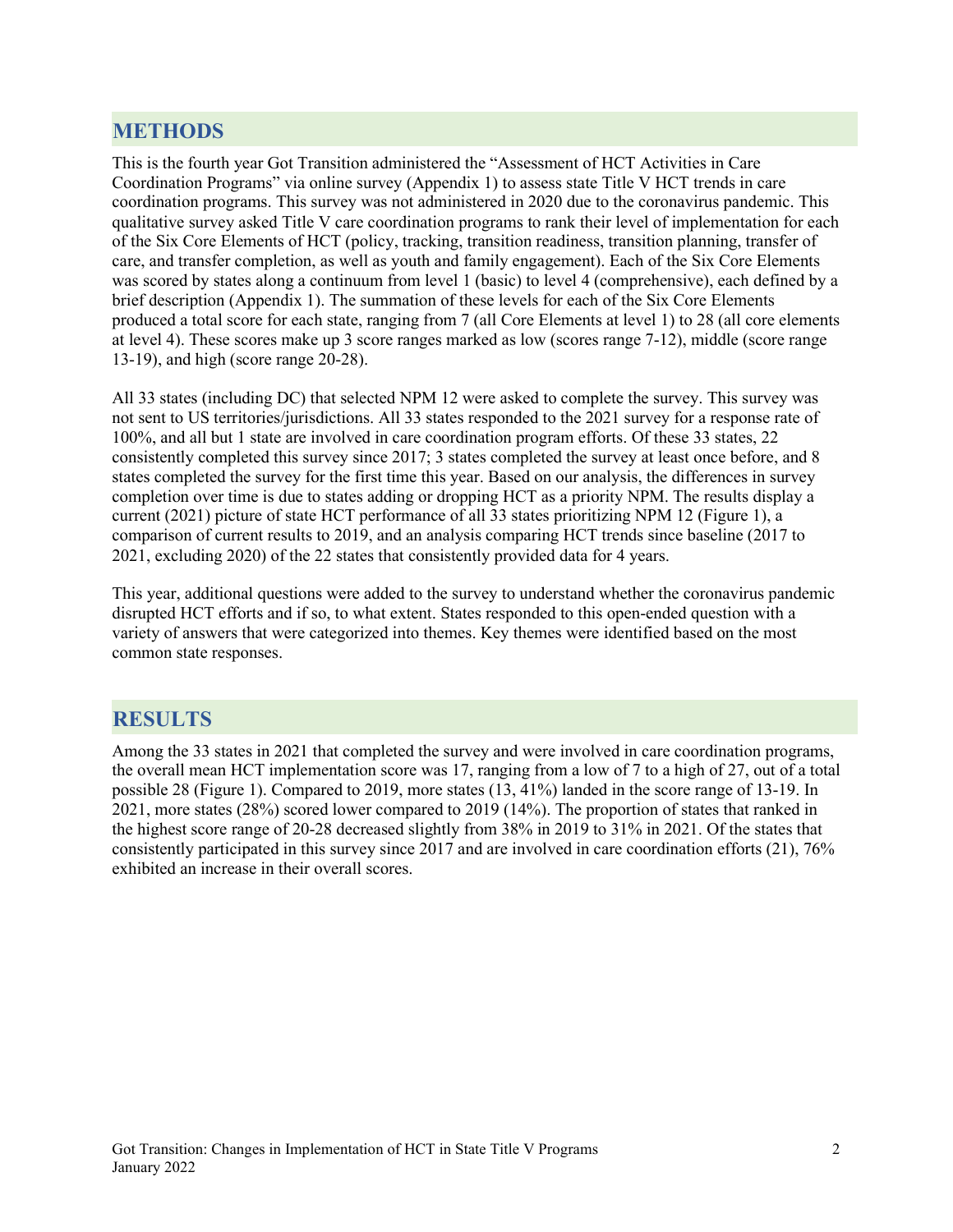**Figure 1. 2021 HCT Assessment Scores in State Title V Care Coordination Programs**



*\*One state selected NPM 12 but did not fund or participate in a care coordination program*

When looking at the current levels of each of the core elements among the 21 states that completed this survey since 2017 and are involved in care coordination activities, states scored best out of 4 on HCT policy (3.3), transition tracking (2.8), and transition readiness (2.7), followed by transition planning (2.5), youth and family engagement (2.1), transfer of care (1.9), and transfer completion (1.9) (Table 1 and Figure 2). Since baseline in 2017, the average level of each core element has increased. However, since 2019, the average level of four of the seven elements has slightly decreased or stayed the same. The greatest decrease since 2019 is seen in transfer completion (from 1.9 in 2019 to 1.7 in 2021).

#### **Table 1. Average Levels of Implementation of the Six Core Elements in State Title V Care Coordination Programs, 2017-2021**

| <b>Six Core Elements</b>    | Average Levels:<br>1 (basic) to 4 (comprehensive) |      |      |      | Average $\%$<br>increase since |
|-----------------------------|---------------------------------------------------|------|------|------|--------------------------------|
|                             | 2017                                              | 2018 | 2019 | 2021 | 2017 baseline                  |
| <b>Transition Policy</b>    | 2.9                                               | 2.9  | 3.1  | 3.3  | $14\%$                         |
| <b>Transition Tracking</b>  | 2.4                                               | 2.5  | 2.8  | 2.8  | 17%                            |
| <b>Transition Readiness</b> | 2.0                                               | 2.4  | 2.8  | 2.7  | 35%                            |
| <b>Transition Planning</b>  | 2.0                                               | 2.3  | 2.5  | 2.5  | 25%                            |
| Transfer of Care            | 1.8                                               | 1.7  | 1.8  | 1.9  | $6\%$                          |
| <b>Transfer Completion</b>  | 1.5                                               | 1.8  | 1.9  | 1.7  | 13%                            |
| Youth/Family Engagement     | 1.6                                               | 1.7  | 2.1  | 2.1  | 31%                            |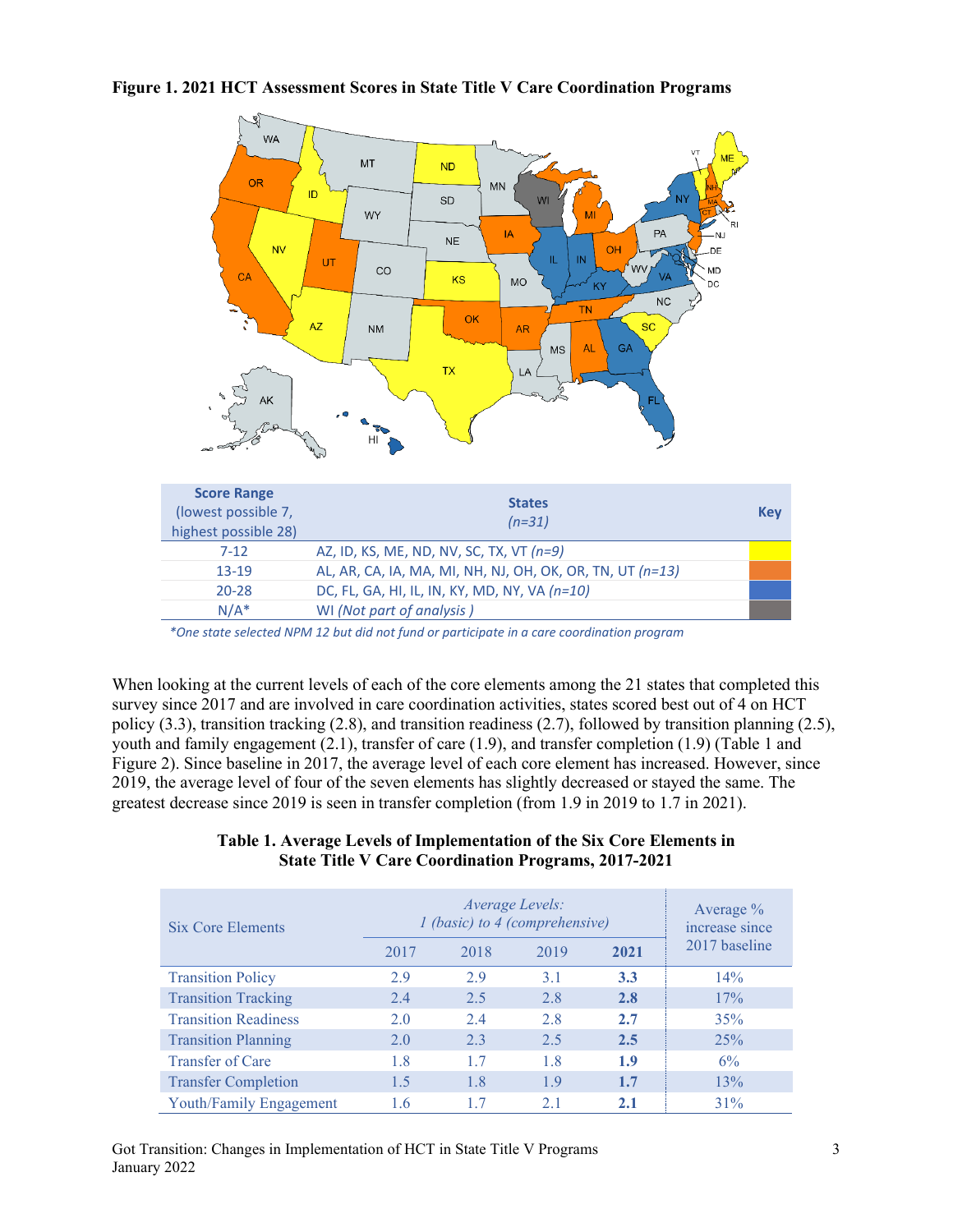



When states were asked about the impact of the coronavirus pandemic on their HCT efforts from June 2020-July 2021, all states reported they were affected in some way, ranging from 6% who reported "completely," 40% who reported "very much," and 54% who reported "some." When states were asked to describe the impact, their responses often touched upon more than one theme. The most common themes identified include inability to meet in-person with youth and families  $(n=19)$ , limited available staff  $(n=16)$ , delays or disruptions in HCT programming  $(n=11)$ , and the needs of families shifting away from HCT during the pandemic ( $n=7$ ). A full list of themes and selected quotes from states can be found in Appendix 2.

## **CONCLUSIONS**

Despite significant setbacks due to COVID-19, state Title V agencies that selected HCT as an NPM continue to make progress in implementing the Six Core Elements of HCT in their care coordination programs. Between 2017 and 2021, states reported the highest increases in HCT scores for transition readiness, youth and family engagement, and transition planning. The dip in scores between 2019 and 2021 is likely due to COVID-19, given that most states reported that their care coordination efforts were greatly impacted. COVID-19's adverse impacts were felt by all states participating in the 2021 survey, most notably inability to meet with families, staff changes, and disruptions in HCT and care generally. Going forward, Got Transition plans to continue to conduct this assessment and analyze trends in the coming years.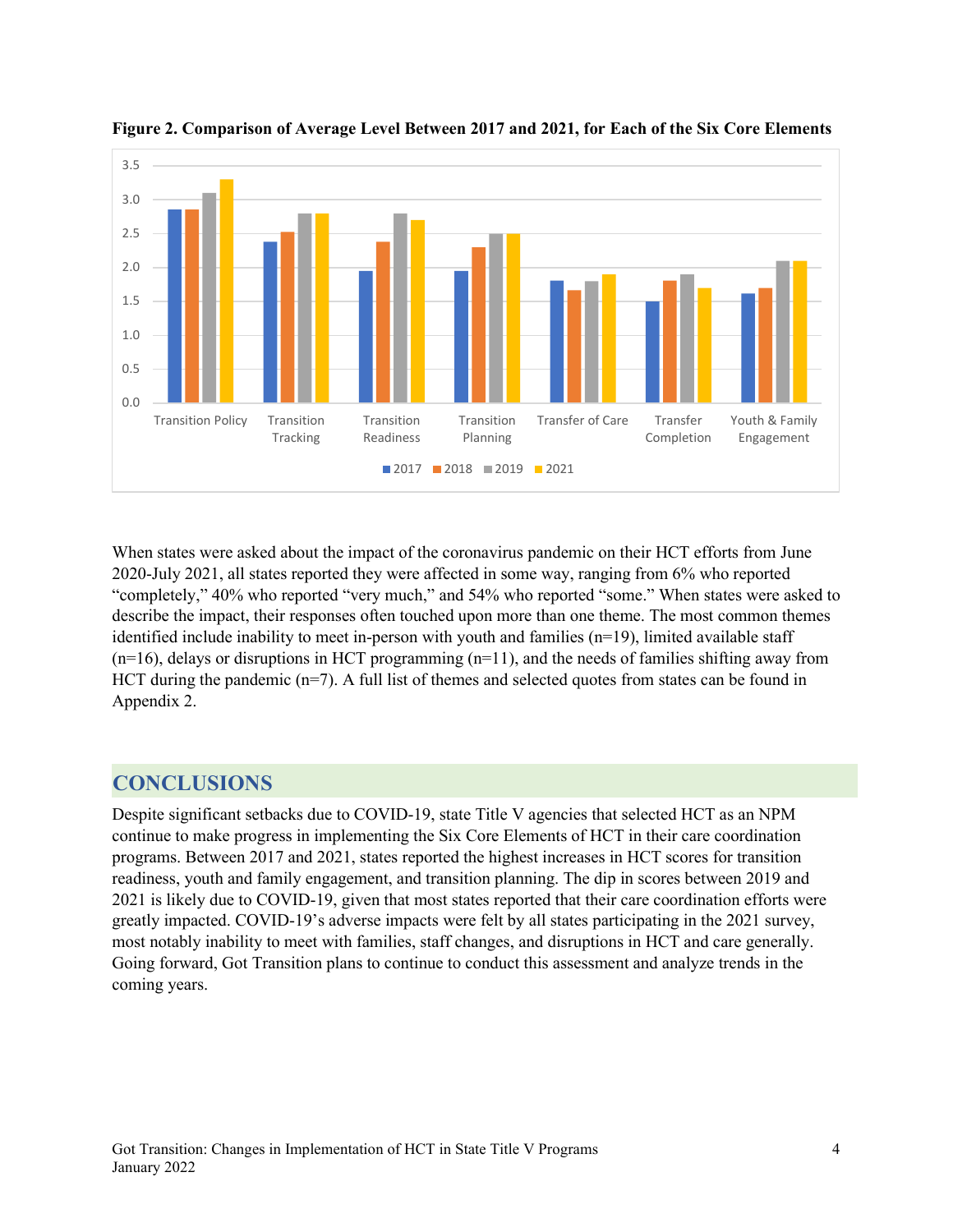#### **Assessment of Health Care Transition Activities in Care Coordination Programs**

#### **1. Transition Policy**

- $\Box$  *Level 1*. The care coordination program has no uniform approach or written policy that it shares with YSHCN and families on HCT.
- *Level 2*. Care coordinators follow a similar, but not a written policy that they share with YSHCN and families on HCT.
- $\Box$  *Level 3.* The care coordination program has a written HCT policy that describes its HCT approach, legal changes that take place in privacy and consent at age 18, and the age when Title V eligibility ends. The HCT policy is not consistently shared with youth and families.
- $\Box$  *Level 4.* The care coordination program has a written HCT policy that describes its HCT approach, legal changes that take place in privacy and consent at age 18, and the age when Title V eligibility ends. Care coordinators consistently share and discuss the HCT policy with all YSHCN and families beginning at ages 12 to 14. The policy is publicly posted and used by all care coordinators.

#### **2. Transition Tracking and Monitoring**

- *Level 1*. Care coordinators vary in the identification of transition-age YSHCN, but most wait close to the age of transfer to prepare youth for HCT.
- *Level 2*. Care coordinators use patient records to document certain relevant HCT information (e.g. adult doctor information, date of transfer to adult doctor).
- $\Box$  *Level 3*. The care coordination program uses an individual transition flow sheet or registry for identifying and tracking a subset of transition-age YSHCN, ages 14 and older, as they complete some but not all the Six Core Elements of HCT.
- *Level 4*. The care coordination program uses an individual transition flow sheet or registry for identifying and tracking all transition-age YSHCN, ages 14 and older, as they complete all the Six Core Elements of HCT, using an EHR if possible.

#### **3. Transition Readiness**

- *Level 1*. Care coordinators vary in whether they assess HCT readiness/self-care skills.
- *Level 2*. Care coordinators assess HCT readiness/self-care skills, but do not consistently use a HCT readiness assessment tool.
- *Level 3*. Care coordinators assess HCT readiness/self-care skills using a HCT readiness/self-care skill assessment tool.
- *Level 4*. Care coordinators consistently assess and re-assess each year HCT readiness/self-care skills beginning at ages 14 to 16, using a HCT readiness/self-care assessment tool.

#### **4. Transition Planning**

- *Level 1*. Care coordinators vary in whether they include goals and action steps related to HCT in the plan of care for YSHCN.
- $\Box$  *Level 2*. Care coordinators consistently include goals and action steps related to HCT for YSHCN, but vary in addressing privacy and consent changes that take place at age 18 and, if needed, decision-making supports for adult-focused health care.
- *Level 3*. Care coordinators consistently include goals and action steps related to HCT for YSHCN based on the results from a HCT readiness/self-care assessment tool. Care coordinators consistently address privacy and consent changes that take place at age 18 and, if needed, decision-making supports for adult-focused health care. This plan of care is regularly updated.
- *Level 4*. The care coordination program has incorporated HCT into its plan of care template for all YSHCN. Care coordinators consistently include YSHCN goals and action steps related to HCT based on the results from a HCT readiness/self-care assessment tool. Care coordinators consistently address privacy and consent changes that take place at age 18 and, if needed, decision-making supports for adult-focused health care. This plan of care is regularly updated and shared with YSHCN and families.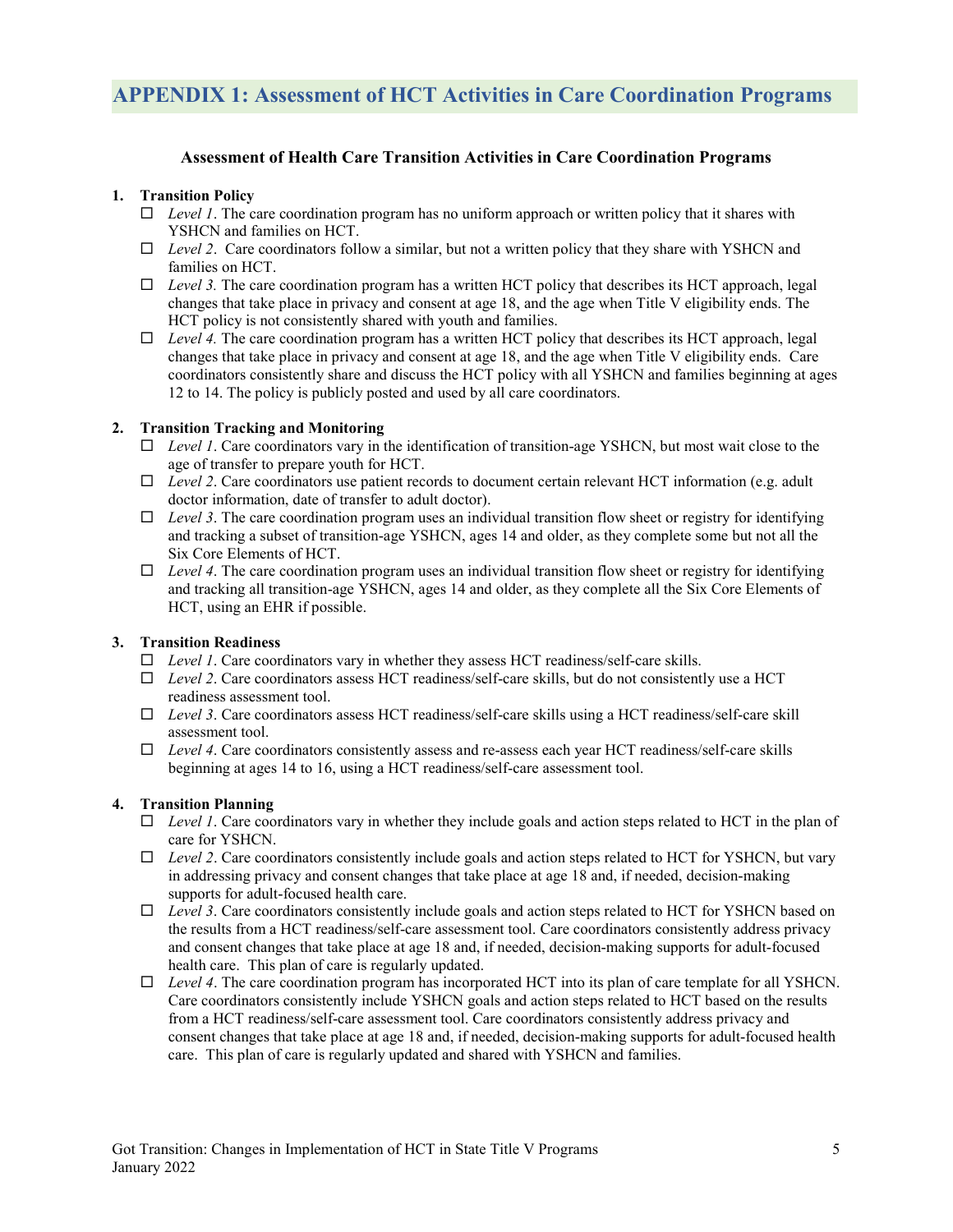

#### **5. Transfer of Care**

- *Level 1*. Care coordinators vary in whether they give YSHCN and families a list of adult providers. They rarely share plans of care with HCT information to adult providers for their transitioning YSHCN.
- *Level 2*. Care coordinators consistently give YSHCN and families a list of adult providers and share the plan of care, including HCT information to the adult provider(s) for transitioning YSHCN.
- $\Box$  *Level 3*. The care coordination program is actively involved in outreach to identify potential adult providers for transitioning YSHCN. Care coordinators share the plan of care with HCT information to the adult provider(s) for their transitioning YSHCN.
- $\Box$  *Level 4*. The care coordination program is actively involved in outreach to identify potential adult providers for transitioning YSHCN. Care coordinators consistently share the plan of care with HCT information for YSHCN transferring to the adult provider(s). In addition, care coordinators routinely communicate with adult providers to ensure information was received and transfer was completed.

#### **6. Transition Completion**

- *Level 1*. Care coordinators vary in whether they follow-up with YSHCN and parents/caregivers about the HCT support provided by the care coordination program.
- *Level 2*. Care coordinators consistently encourage YSHCN and parents/caregivers to provide feedback about the HCT support provided by the care coordination program, but do not use a specific HCT feedback survey.
- *Level 3*. Care coordinators consistently obtain feedback from YSHCN and parents/caregivers using a HCT feedback survey.
- *Level 4*. The care coordination program uses the results from its HCT experience survey as part of its transition performance measurement for the Title V block grant reporting.

#### **7. Youth and Family Engagement**

- *Level 1*. The care coordination program offers general information about HCT to YSHCN and parents/caregivers, but has limited involvement of YSHCN and parents/caregivers in Title V HCT program development and evaluation.
- $\Box$  *Level 2.* The care coordination program, in addition to its HCT education efforts with YSHCN and parents/caregivers, has trained YSHCN and parent leaders about the Six Core Elements of HCT.
- *Level 3*. The care coordination program offers HCT education to YSHCN and parents/caregivers, has trained YSHCN and parent leaders about the Six Core Elements, and involves them in Title V program development and evaluation on HCT.
- *Level 4.* The care coordination program offers HCT education to YSHCN and parents/caregivers and involves YSHCN/parent HCT leaders, knowledgeable about the Six Core Elements, in statewide efforts to advance HCT improvements.

The Six Core Elements of Health Care Transition™ are the copyright of Got Transition®. This version of the Six Core Elements has been modified and is used with permission.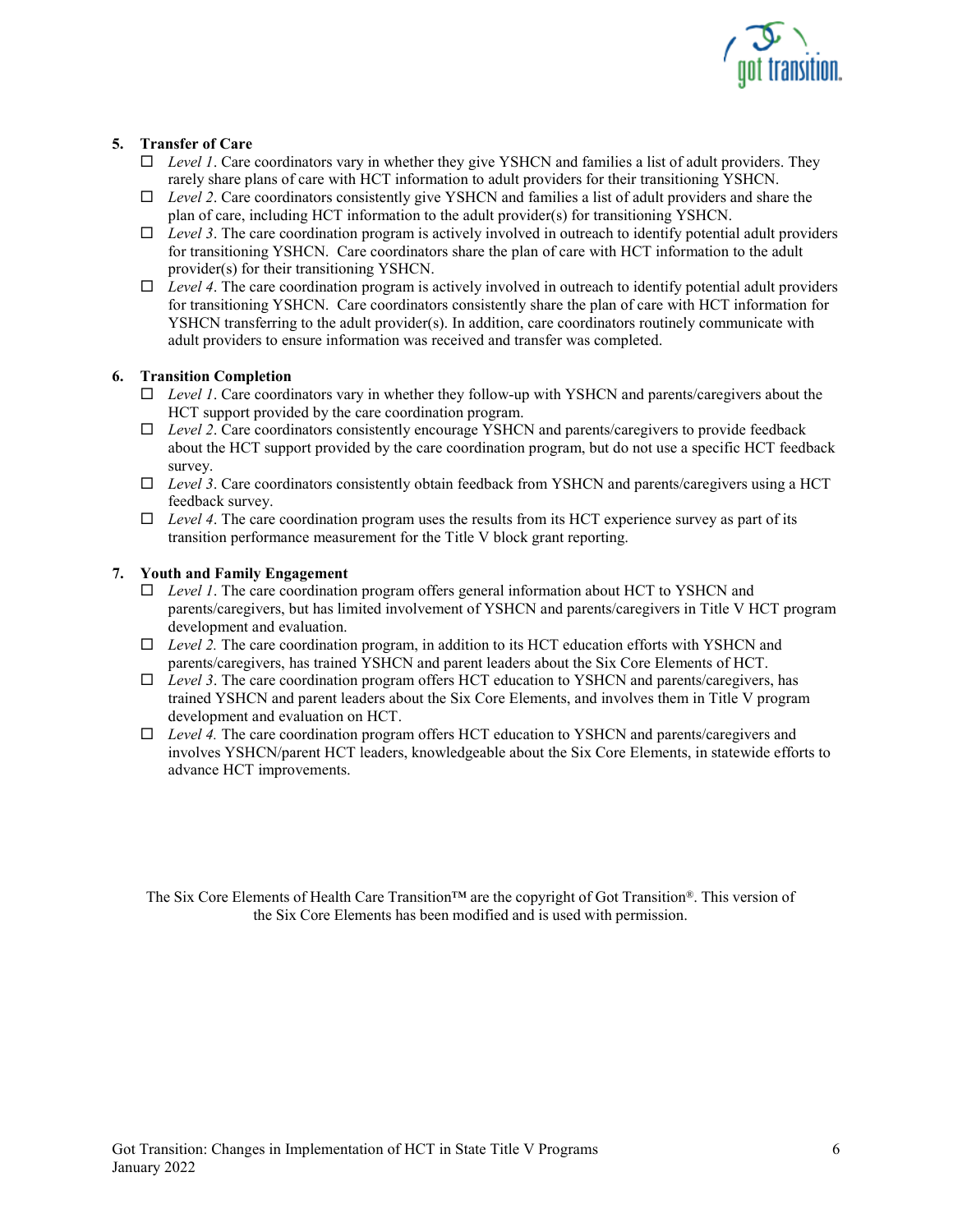# **APPENDIX 2: The Impact of COVID-19 on State Care Coordination HCT Efforts - Key Themes**

÷

| <b>THEME</b>                                                                             | # OF STATES | <b>SELECTED QUOTE FROM STATE</b>                                                                                                                                               |  |
|------------------------------------------------------------------------------------------|-------------|--------------------------------------------------------------------------------------------------------------------------------------------------------------------------------|--|
| Unable to meet in-person<br>with families                                                | 19(54%)     | "Visits were done virtually via telehealth. Therefore,<br>transition assessment completions were low and support<br>group meetings were low in attendance."                    |  |
| Limited staff/staff<br>changes/staff redirected<br>to serve COVID-19                     | 16(46%)     | "Decrease in manpower during hiring freezes."<br>"All of our public health care coordinators were full time<br>deployed to contact tracing for well over a year."              |  |
| Delays/disruptions in<br>HCT and care                                                    | 13(37%)     | "Transition was not a priority during the pandemic.<br>Well child visits with PCP were halted during the<br>pandemic. Our medical clinics were halted during<br>the pandemic." |  |
| Needs of family shifted<br>away from HCT                                                 | 7(20%)      | "Family needs shifted, and family crisis became more<br>prevalent."                                                                                                            |  |
| Families hesitant to<br>transition/transfer to new<br>adult providers during<br>pandemic | $4(11\%)$   | "Some participants and their families are hesitant to<br>transition to new providers during the pandemic."                                                                     |  |
| Families did not have<br>access to internet or other<br>technology                       | 3(9%)       | "Families often did not have access to broadband or<br>Wi-Fi to participate in virtual visits."                                                                                |  |
| Limited availability of<br>adult providers during<br>pandemic                            | 2(6%)       | "Outreach for transition to adult providers was and<br>continues to be a challenge, especially now that they are<br>focused on the pandemic."                                  |  |
| Funding changes due to<br>pandemic                                                       | 1(3%)       | "Pandemic led to closure of the funded Family Voice's<br>partner and a change to a university partner to fill this role."                                                      |  |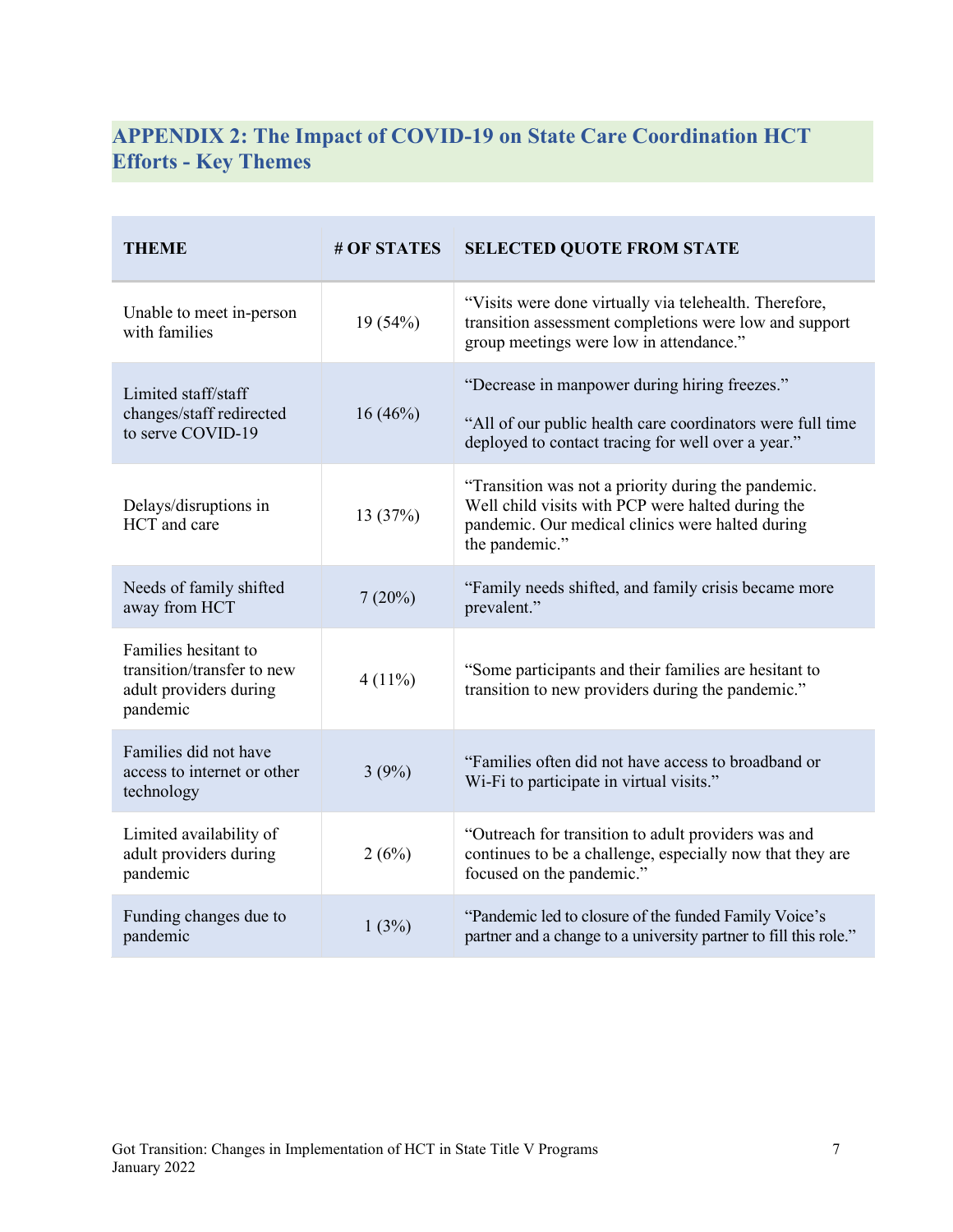## **REFERENCES**

- 1. Maternal and Child Health Bureau. Title V MCH Block Grant Program: National Performance Measure Distribution. [cited 2021 December 3]; Available from: [https://mchb.tvisdata.hrsa.gov/PrioritiesAndMeasures/NPMDistribution.](https://mchb.tvisdata.hrsa.gov/PrioritiesAndMeasures/NPMDistribution)
- 2. Ilango S, McManus M, Beck D, White P. Health Care Transition in State Title V Programs: A review of 2021 block grant applications/2019 annual reports and recommendations. Washington, DC: The National Alliance to Advance Adolescent Health/Got Transition; August 2021. Available from[: https://gottransition.org/resource/2021-bg-review-hct-title-v.](https://gottransition.org/resource/2021-bg-review-hct-title-v)
- 3. White P, Schmidt A, Shorr J, Ilango S, Beck D, McManus M. Six Core Elements of Health Care Transition™ 3.0. Washington, DC: Got Transition, The National Alliance to Advance Adolescent Health; July 2020.
- 4. White PH, Cooley WC, Transitions Clinical Authoring Group, American Academy of Pediatrics, American Academy of Family Physicians, American College of Physicians. Supporting the health care transition from adolescence to adulthood in the medical home. Pediatrics. 2018;142(5).